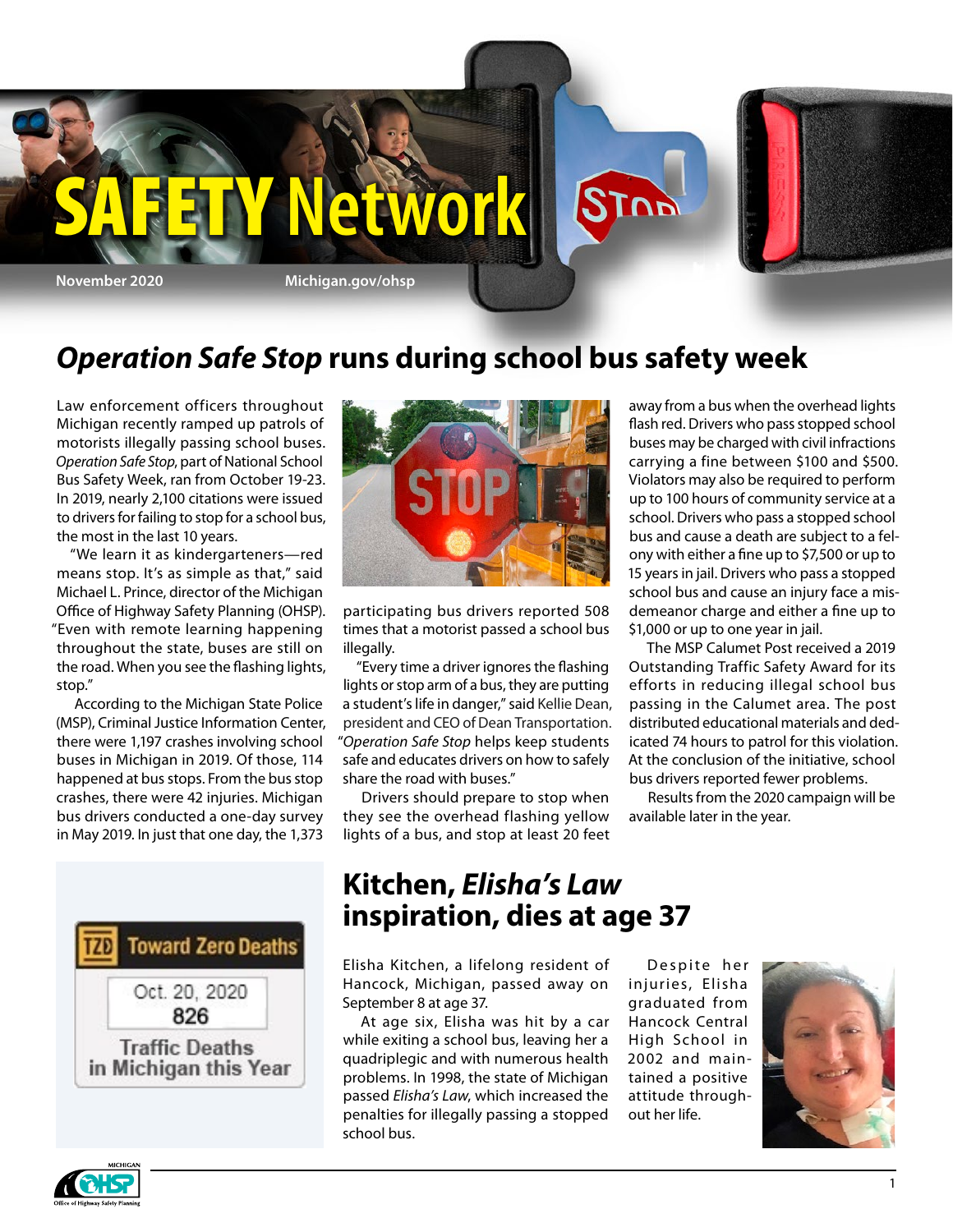# SAFETY **Network**



### **State studying ways to combat distracted driving**

Researchers from Michigan State University (MSU) are working with police agencies in Kent and Wayne counties to evaluate methods of enforcing distracted driving and cell phone use violations.

During a two-week period running from October 5-19, dynamic message signs were used off-and-on to alert drivers to the highly visible enforcement. Researchers seek to determine if targeted safety messages have any measurable impact on driver behavior.

"Distracted driving, and cell phone use specifically, continue to be significant traffic safety concerns nationwide," said Dr. Peter Savolainen, MSU Foundation Professor in the Department of Civil and Environmental Engineering. "This project aims to assess the effectiveness of high visibility enforcement, in combination with different types of messages that discourage cell phone use by drivers."

Dynamic message signs are roadside signs with easily changeable electronic messages.

Participating law enforcement agencies are the Detroit Police Department, MSP Second District, Wayne County Sheriff's Office, Grand Rapids Police Department, Wyoming Police Department, MSP Sixth

District, and Kent County Sheriff's Office. They will conduct up to 1,000 hours of distracted driving enforcement.

In Michigan during 2019, 70 people were killed in distracted driving crashes.

"Texting while driving is one of the most dangerous acts one can do behind the wheel," said Michael L. Prince, Michigan OHSP director. "We hope this research will provide us with new strategies in combating this deadly problem."

This research is part of a nationwide project sponsored by the National Safety Council. It will continue from April 5, 2021 through April 26, 2021.

Kent and Wayne counties were selected to participate because of their high number of fatal and serious injury crashes. From 2016-2018, there were 188 fatal or serious injury distracted driving crashes in Wayne County and 128 in Kent County, the two highest in the state.

Michigan law prohibits a driver from reading, manually typing, or sending a text message while driving. Exceptions are in place for reporting crashes, crimes, or other emergencies.

### **Thomas-Wright joins S4SD program**

Kayla Thomas-Wright is Transportation I m p r o v e m e n t Association's new Strive for a Safer Drive (S4SD) Program Coordinator, inte-



grating the education of students about distracted driving, safety belts, impaired driving, speeding, and winter driving.

Previously, Kayla was a lead registered behavior technician at The Center for Therapeutic Learning and Communication. She also participated in Residence Life at Central Michigan University (CMU), presenting college-wide programs throughout the institution.

Kayla earned her bachelor's degree in child development from CMU and a master's degree in behavior analysis from Ball State University. She currently resides in Macomb County.

### **Work zone crashes increase**

According to research by Stateline, work zone crashes have risen in some states, despite fewer people being on the roads due to the COVID-19 pandemic.

The article highlighted Michigan, which has seen vehicles strike three county employees and a state contractor in separate incidents, killing two.

"Last year, there were three worker fatalities, total. To have two fatalities and four hits within a week is very alarming," said Courtney Bates, a Michigan Department of Transportation spokesperson.

You can read the entire article on the Pew Charitable Trusts website, by clicking [here](https://www.pewtrusts.org/en/research-and-analysis/blogs/stateline/2020/10/06/work-zone-crashes-climb-during-pandemic-even-as-traffic-ebbs).

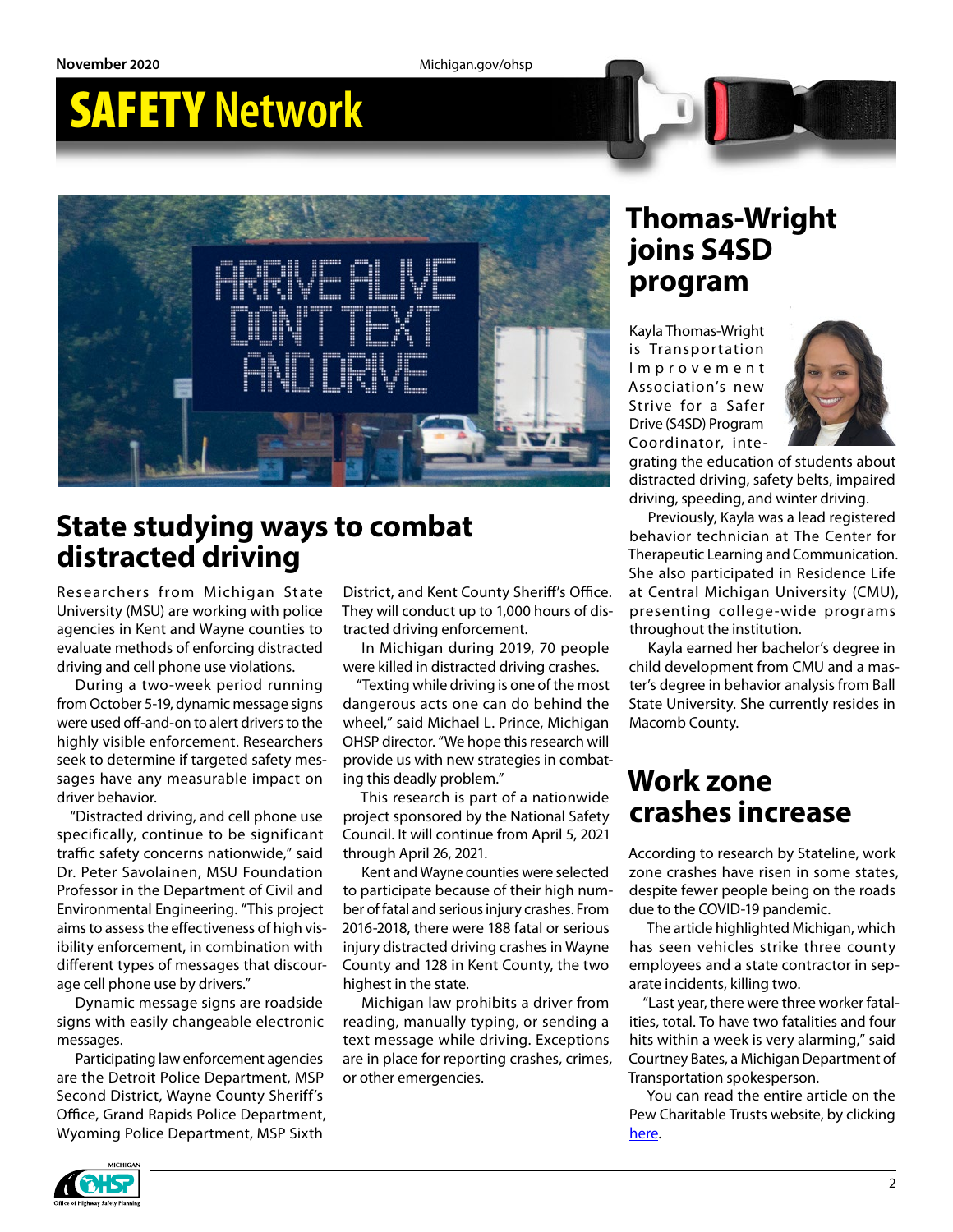# SAFETY **Network**

## **Operating while intoxicated—marihuana investigation checklist**

With the passage of the Michigan Regulation and Taxation of Marihuana Act (MRTMA), it is anticipated that officers will have to establish impairment in all Operating While Intoxicated (OWI) investigations involving marihuana. To establish impairment in these cases, the law requires that officers show that because of the consumption of marihuana, a person's ability to operate a motor vehicle in a normal manner was substantially lessened.<sup>1</sup>

We know from the science that tetrahydrocannabinol (THC) disappears from the blood stream very quickly (90% gone within 90 minutes).<sup>2</sup> So, the sooner a blood draw can occur, the better.

If possible, it is recommended that two officers (at least one should be advanced roadside impaired driving enforcement or Drug Recognition Expert trained) get involved given how quickly THC dissipates from the blood.

• Once probable cause is established, one officer can secure the blood draw while the second officer searches for evidence from the scene or vehicle.

Potential evidence to look for that can be seized pursuant to an inventory search (make sure your inventory search policy is up to date):

- Any liquid that could contain THC.
- Any edible substance that could contain THC.
- Vaping devices that could contain THC.
- Skin patches on the driver—could be THC—take a picture and secure it as evidence.

- Any oil/shatter/wax.
- Any article that could be used to smoke marihuana.
- Any container that could be used to carry THC (note the label information or lack of).

### **INVESTIGATION**

- 1. Vehicle in Motion
	- a. Look for normal signs of impairment (e.g., weaving, excess speed, slow driving, etc.).
- 2. Personal Contact
	- a. Indicators of impairment:
		- i. Smell of marihuana (make sure this is not the only indicator).
		- ii. Blood shot eyes.
		- iii. Poor perception of time and distance or location and direction of travel.
		- iv. Body tremors.
		- v. Eyelid tremors.
		- vi. Disorientation.
		- vii. Lack of concentration.
		- viii. Lack of convergence in the eyes.
	- b. Statements by driver related to use:
		- i. What did they use?
		- ii. What form (e.g., smoked/ vaped/ate)?
		- iii. How much?
		- iv. What time was their last use?
		- v. Where did they use it?



- 3. Pre-Arrest Screening
	- a. Standardized field sobriety tests:
		- i. Horizontal Gaze Nystagmus (HGN) Test.
			- 1. A c cording to the Drug Evaluation and Classification Program, cannabis alone usually does not cause HGN.**<sup>3</sup>**
		- ii. Walk and turn.
		- iii. One leg stand.
	- b. Field Sobriety Tests
		- i. Lack of convergence.
		- ii. Modified Romberg.
		- iii. Other tests.
	- c. Preliminary Breath Test—should still be administered to rule out alcohol impairment.

A law enforcement officer's decision to arrest or not to arrest in marihuanaimpaired driving cases should always be based on the "totality of the circumstances." In other words, it should always be based on all evidence gathered in all three detection phases of an OWI investigation—vehicle in motion, personal contact, and pre-arrest screening. A thorough investigation coupled with THC blood results usually equals success in the courtroom in marihuana-impaired driving cases.

*For more information on this article and Prosecuting Attorneys Association of Michigan training programs, contact Kenneth Stecker or Kinga Canike, Traffic Safety Resource Prosecutors, at steckerk@ michigan.gov or canikek@michigan.gov. Please consult your prosecutor before adopting practices suggested by reports in this article. Discuss your practices that relate to this article with your commanding officers, police legal advisors, and the prosecuting attorney before changing your practice.*

*<sup>1</sup> [https://courts.michigan.gov/Courts/](https://courts.michigan.gov/Courts/MichiganSupremeCourt/criminal-jury-instructions/Documents/HTML/Criminal%20Jury%20Instructions-Responsive%20HTML5/index.html#t=Criminal_Jury_Instructions%2FCrim_Jury_Ch_15%2FM_Crim_JI_15_3_Specific_Elements_of_Operating_W) [MichiganSupremeCourt/criminal-jury-instructions/](https://courts.michigan.gov/Courts/MichiganSupremeCourt/criminal-jury-instructions/Documents/HTML/Criminal%20Jury%20Instructions-Responsive%20HTML5/index.html#t=Criminal_Jury_Instructions%2FCrim_Jury_Ch_15%2FM_Crim_JI_15_3_Specific_Elements_of_Operating_W) [Documents/HTML/Criminal%20Jury%20](https://courts.michigan.gov/Courts/MichiganSupremeCourt/criminal-jury-instructions/Documents/HTML/Criminal%20Jury%20Instructions-Responsive%20HTML5/index.html#t=Criminal_Jury_Instructions%2FCrim_Jury_Ch_15%2FM_Crim_JI_15_3_Specific_Elements_of_Operating_W) [Instructions-Responsive%20HTML5/index.](https://courts.michigan.gov/Courts/MichiganSupremeCourt/criminal-jury-instructions/Documents/HTML/Criminal%20Jury%20Instructions-Responsive%20HTML5/index.html#t=Criminal_Jury_Instructions%2FCrim_Jury_Ch_15%2FM_Crim_JI_15_3_Specific_Elements_of_Operating_W) [html#t=Criminal\\_Jury\\_Instructions%2FCrim\\_Jury\\_](https://courts.michigan.gov/Courts/MichiganSupremeCourt/criminal-jury-instructions/Documents/HTML/Criminal%20Jury%20Instructions-Responsive%20HTML5/index.html#t=Criminal_Jury_Instructions%2FCrim_Jury_Ch_15%2FM_Crim_JI_15_3_Specific_Elements_of_Operating_W) [Ch\\_15%2FM\\_Crim\\_JI\\_15\\_3\\_Specific\\_Elements\\_of\\_](https://courts.michigan.gov/Courts/MichiganSupremeCourt/criminal-jury-instructions/Documents/HTML/Criminal%20Jury%20Instructions-Responsive%20HTML5/index.html#t=Criminal_Jury_Instructions%2FCrim_Jury_Ch_15%2FM_Crim_JI_15_3_Specific_Elements_of_Operating_W) [Operating\\_While\\_Intoxicated.htm](https://courts.michigan.gov/Courts/MichiganSupremeCourt/criminal-jury-instructions/Documents/HTML/Criminal%20Jury%20Instructions-Responsive%20HTML5/index.html#t=Criminal_Jury_Instructions%2FCrim_Jury_Ch_15%2FM_Crim_JI_15_3_Specific_Elements_of_Operating_W)*

*<sup>2</sup> Hartman RL, Brown TL, Milavetz G, Spurgin A, Pierce RS, Gorelick DA, Gaffney G, Huestis MA. Cannabis effects on driving longitudinal control with and without alcohol. J Appl Toxicol. 2016 Nov;36(11):1418-29. doi: 10.1002/jat.3295. Epub 2016 Feb 18. PMID: 26889769.*

*<sup>3</sup> [https://www.nhtsa.gov/sites/nhtsa.dot.gov/files/](https://www.nhtsa.gov/sites/nhtsa.dot.gov/files/documents/dre_7-day_participant_manual-tag.pdf) [documents/dre\\_7-day\\_participant\\_manual-tag.pdf](https://www.nhtsa.gov/sites/nhtsa.dot.gov/files/documents/dre_7-day_participant_manual-tag.pdf)*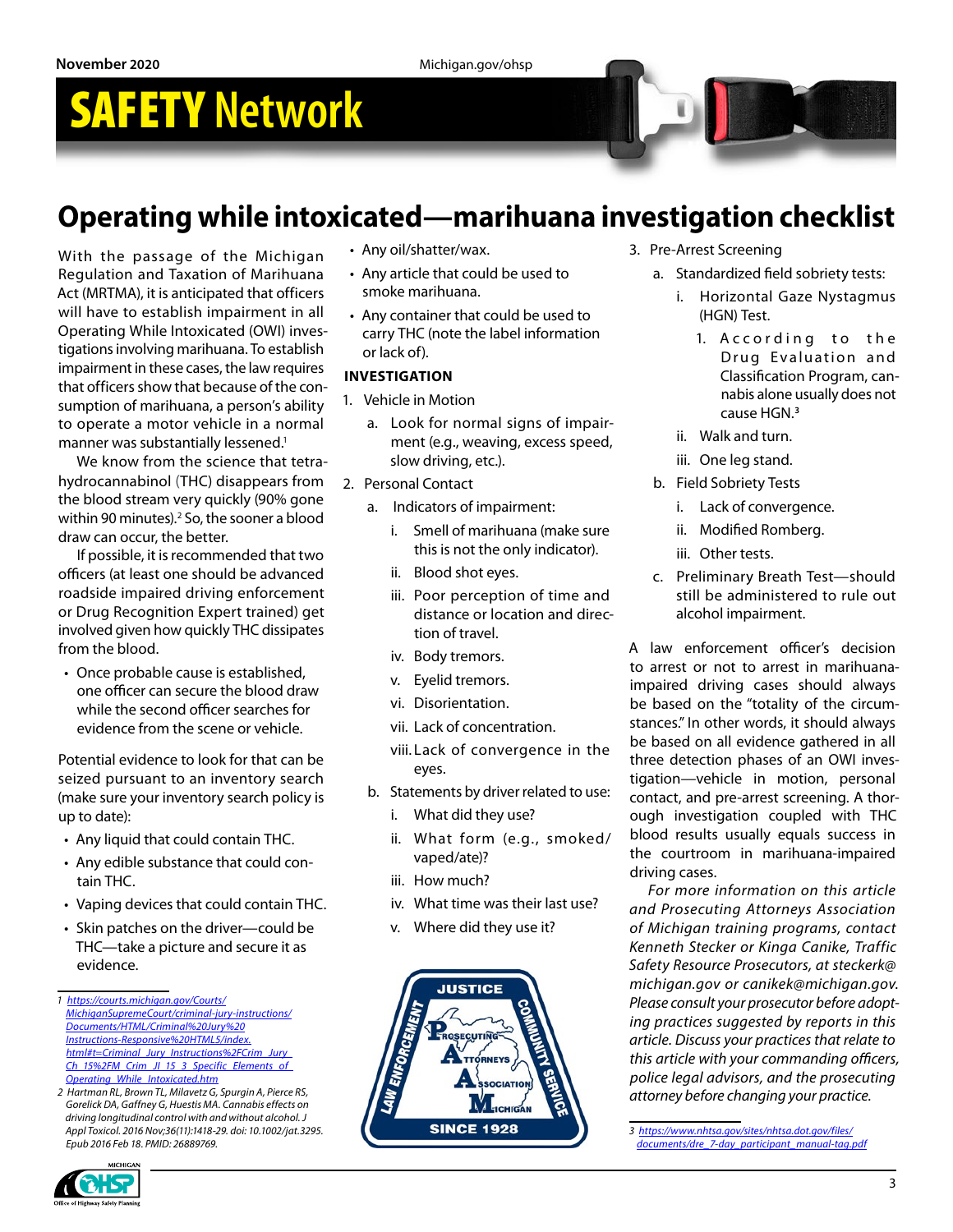# SAFETY **Network**

## **Bicyclist safety enforcement week results released**

Results from the bicyclist safety enforcement week campaign in five cities—Dearborn, Grand Rapids, Lansing, Muskegon, and Warren—have been released. The campaign ran from September 9-15. The cities were selected due to their high number of bicyclistrelated traffic crashes.

Between the five participating cities, 186 citations were handed out and 233 warnings given, with a majority of citations going to motorists and the warnings going equally to bicyclists and motorists. Officers were focusing on illegal turns, motorists failing to give at least three feet when passing a bicyclist, motorists failing to stop at a signal or before a crosswalk, bicyclists not riding with traffic, and bicyclists not using lights when riding at night.

|                            | <b>Dearborn</b> | Grand<br><b>Rapids</b> | Lansing  | Muskegon | Warren   | <b>OVERALL</b><br><b>TOTALS</b> |
|----------------------------|-----------------|------------------------|----------|----------|----------|---------------------------------|
| <b>Motorist Warnings</b>   | 9               | 8                      | 29       | 33       | 37       | 116                             |
| <b>Motorist Citations</b>  | 110             | $\Omega$               | 29       | 26       | 21       | 186                             |
| <b>Bicyclist Warnings</b>  | 0               | $\Omega$               | 11       | 103      | 3        | 117                             |
| <b>Bicyclist Citations</b> | 0               | 0                      | $\Omega$ | 0        | $\Omega$ | 0                               |

"The City of Warren Police Department was happy to be involved in this and had two successful days of enforcement," said Admin/Cpl. Chris Strackbein, Warren Police Department. "Officers also passed out bicycle safety brochures to help educate the public and create safer roads in our community for all drivers, bicyclists, and pedestrians."

Over the last five years, 137 people have been killed in bicyclist-involved crashes in Michigan. In 2019, 21 bicyclists were killed on Michigan roadways.

### **High visibility pedestrian safety campaign runs in 12 Michigan communities**

Overtime enforcement mobilization grants were awarded to law enforcement agencies in 12 Michigan communities for pedestrian safety enforcement week, October 15-21.

The grants will focus on the laws applicable to pedestrian safety to help reduce pedestrian injuries and fatalities. The OHSP has identified the communities of Dearborn, Detroit, Farmington Hills, Flint, Flint Township, Hamtramck, Kalamazoo, Macomb Township, Pontiac, Southfield, Sterling Heights, and Warren as having some of the highest number of fatal and serious injury pedestrian crashes over a five-year period.

"We're hoping this enforcement period, during national pedestrian safety month, will help save the lives of Michigan's most vulnerable roadway users—pedestrians," said Michael L. Prince, OHSP director. "When driving, put your phone down, focus

on the road, and expect to see people walking and using mobility aids."

Pedestrian crash data for the 12 Michigan communities from 2015-2019 shows: Detroit with 517 pedestrian-involved fatal or serious injury crashes; Flint with 55; Warren with 55; Kalamazoo with 53; Pontiac with 42; Dearborn with 33; Southfield with 30; Sterling Heights with 22; Farmington Hills with 18; Flint Township with 18; Hamtramck with 16; and, Macomb Township with 8.

During the campaign, officers were on the lookout for violations by drivers that included: illegal turns, failing to stop at a signal or stop sign before a crosswalk, failing to yield to pedestrians in a crosswalk at a signalized intersection, and blocking a roadway that interferes with the normal flow of traffic. Officers were also looking for violations by pedestrians that included: not following traffic control signals, not walking on a sidewalk where provided,

and not walking facing traffic when on a roadway.

In Michigan, on average, about 150 pedestrians die each year. October is a particularly dangerous time of year for pedestrian-related crashes and fatalities. Over the past five years combined, more pedestrian crashes and deaths have occurred during the month of October than any other month.

Results from this campaign will be available in mid-November.

> **EVERYBODY'S** ROAD **EVERYBODY'S RULES**

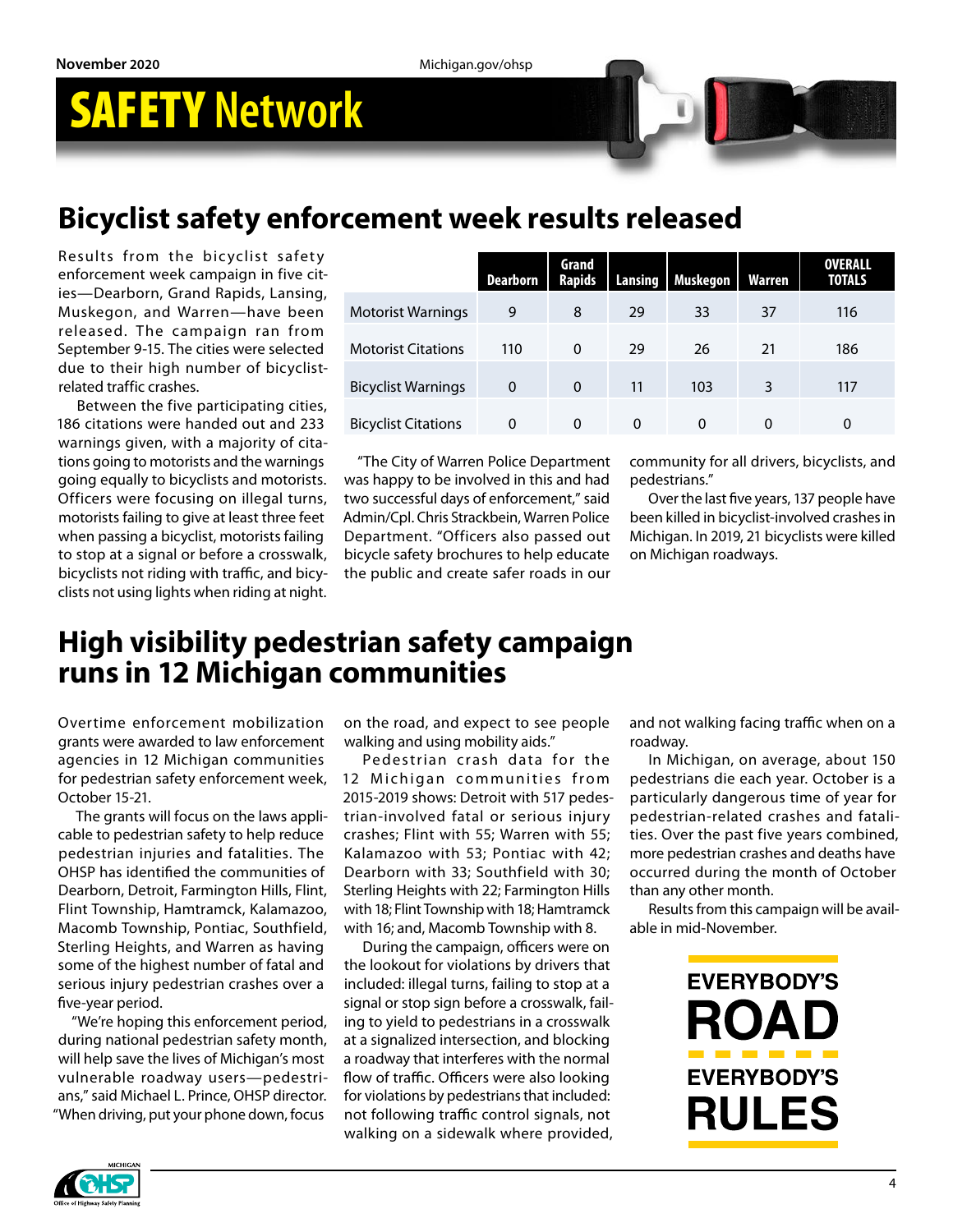# SAFETY **Network**



Each year the Governor's Traffic Safety Award Commission (GTSAC) honors individuals, organizations, and programs by presenting awards for outstanding traffic contributions to traffic safety in Michigan. This is a chance to honor the best of the state's traffic safety community: people of all ages who are motivated to seek changes and improvements and who work effectively as an individual or as part of a team.

#### **OUTSTANDING TRAFFIC SAFETY ACHIEVEMENT AWARD**

Award winners will be individuals or organizations whose contributions during 2020 are judged to stand above others in the state. Nominations must include a welldefined problem and present clear and measurable results.

#### **STUDENT AWARD**

The GTSAC will recognize a high school or college student engaged in a traffic safety program.

#### **RICHARD H. AUSTIN LONG-TERM TRAFFIC SAFETY ACHIEVEMENT AWARD**

Award winners will be individuals or organizations judged to best represent "the spirit of traffic safety" through a sustained, long-term contribution (10 years or longer) and commitment to traffic safety in Michigan.

#### **INDIVIDUALS, COALITIONS, ASSOCIATIONS, ORGANIZATIONS, AGENCIES**

Multiple programs or a single, long-term traffic safety effort are eligible. GTSAC member agencies are not eligible.

#### TRAFFIC SAFETY AWARD NOMINATIONS 2020



The GTSAC will present the awards at the Michigan Traffic Safety Summit.

Award nominations must be received by November 8, 2020. An electronic version of the nomination form is available at [Michigan.gov/gtsac](http://www.michigan.gov/gtsac).

## **Michigan teen safe driving program enters 10th year**

Students at every Michigan high school have the opportunity to help make their fellow teens better drivers by participating in this year's S4SD campaign. This publicprivate partnership between Ford Driving Skills for Life (DSFL) and the OHSP aims to reduce the leading cause of death for teens: traffic crashes. Started in Michigan in 2011, this will be the program's 10th year.

In 2019, teens and young adults age 15-20 accounted for 8 percent of all traffic deaths in Michigan, with 55.7 percent of those deaths being the driver. Inexperience and risk-taking behavior are the primary factors contributing to teen driver fatalities.

The S4SD campaign encourages teens to talk to other teens, along with community members, about making safe driving choices. Schools will develop and implement a student-led, peer-to-peer traffic

safety awareness campaign. Campaign topics may include distracted driving, seat belts, underage drinking/impaired driving, speeding, and winter driving. This project does not need face-to-face instruction to work. It can be done successfully in a virtual environment.



Participating schools will each receive \$1,000 to conduct their campaign. Once the campaigns are completed and a final project is submitted, cash prizes will be awarded to the top five schools.

All participating schools will have the opportunity to send students to a free Ford DSFL hands-on driving clinic in the spring. Professional driving instructors from across the country will teach teens key skills such as hazard recognition, speed and space management, and vehicle handling with hands-on instruction. A station highlighting the dangers of distracted and impaired driving will also be taught at the Ford DSFL event.

Every Michigan high school is encouraged to apply for the S4SD campaign. Last year, 57 high schools participated, more than triple the number that participated in the first year (16). Since its start, 168 different Michigan high schools have participated.

Application information, including examples of winning campaigns and tips for success, is available on [Michigan.gov/](http://www.michigan.gov/s4sd) [s4sd.](http://www.michigan.gov/s4sd) Applications are due November 20.

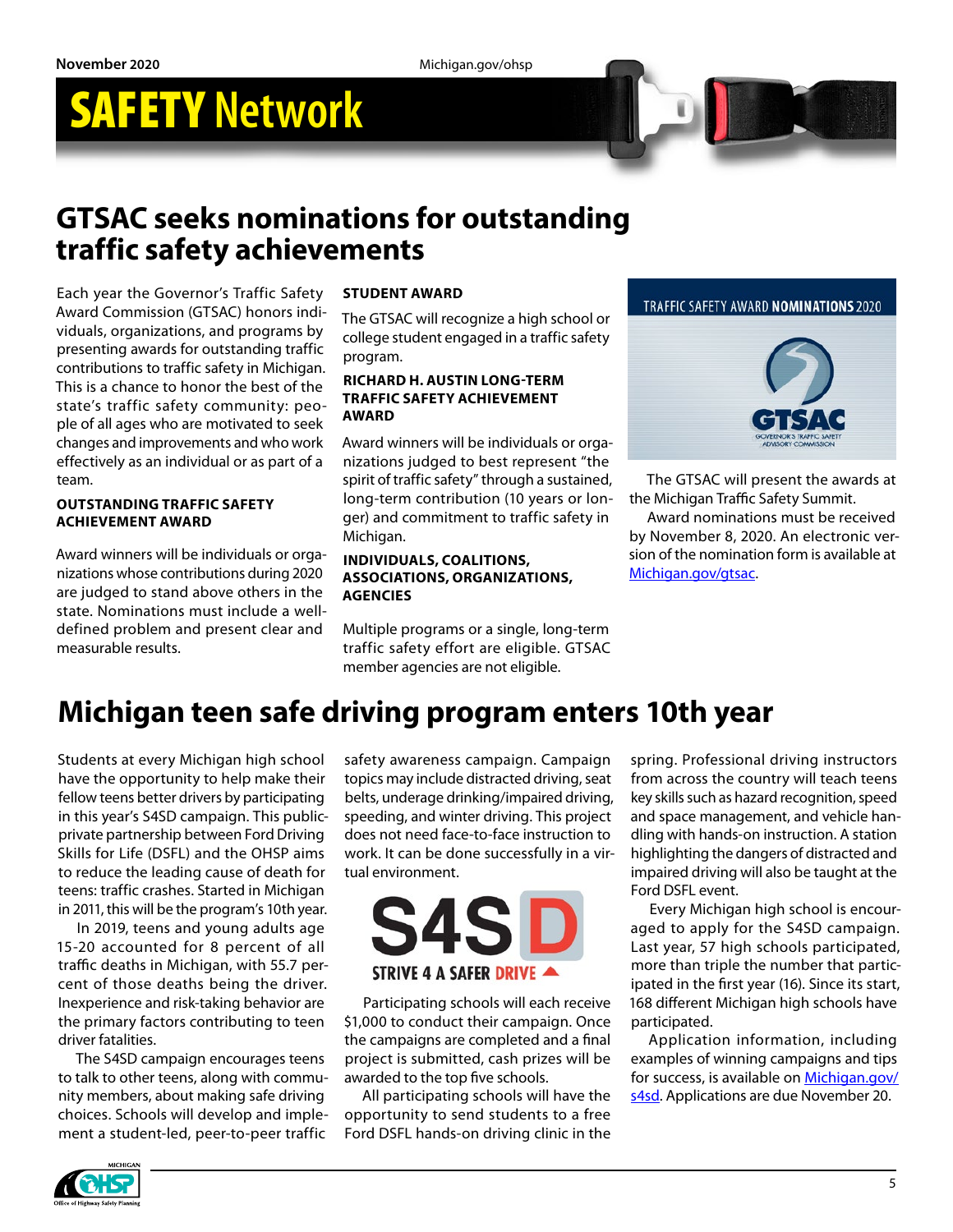# SAFETY **Network**

### **STAFF PROFILE**

### **Jon Ross COMMUNICATIONS SPECIALIST**

Jon has been with the OHSP for about two and a half years. Prior to starting with the state of Michigan, he was a sports anchor/reporter in Lansing and worked at a television production company. Jon and his wife, Julie, live in DeWitt with their two children, Ryan (five years old) and Molly (just turned four), and a dog named Derby.

### **What do you like most about your job?** *Helping program coordinators with*

*their projects and helping the residents of Michigan be safer, more informed drivers through our communications efforts. Working from home is pretty nice, too.*

### **What are you most proud of at work?**

*Not one specific thing, but just trying new approaches and strategies to programs and projects. Helping grow our social media channels in number of followers, impressions, and news stories generated from posts.* 

#### **What are your interests or hobbies?**

*I like watching college football and basketball (go Blue!), golf, and the English Premier League (come on you Spurs!). I collect \$5 chips from casinos (I have 515 different chips in my collection). And I enjoy spending time with my family at* 



*the zoo, the park, wherever I can take the kids to burn off some energy.* 

#### **What personal achievement are you most proud of?**

*Tom Izzo, Joe Paterno, and Bobby Knight have all swore at me. I think Paterno was the only one who meant it. The other two were joking around. I hope. All came during interviews at various points when I worked in sports. I also helped coach my son's four- and five-year-old soccer team to an undefeated record last season. There was hardly any swearing involved.* 

#### **What's your favorite vacation spot?**  *Oktoberfest! My wife and I went to*

*Munich in 2018 and had a great time.* 

*Really looking forward to going back when it is safe to travel internationally again. If you like beer, pretzels, sausage, and lederhosen, I highly recommend attending. You will never forget the German word for cheers – Prost!*

#### **What's something people don't know about you?**

*I was born in the Upper Peninsula. I'm color-blind. I like to travel. I've been to 46 states, 5 Canadian territories, 8 countries, and have flown in or out of 67 different commercial airports. Had the 68th all lined up, but we had to cancel our trip because of coronavirus.*

## **E-Scooter-related injuries are on the rise**

A new report by the United States Consumer Product Safety Commission (CPSC) found that injuries and deaths associated with the use of micro-mobility products (e.g., e-scooters, hoverboards, and e-bikes) have increased.

According to the report, there were about 133,000 emergency room visits associated with micro-mobility products from 2017-2019. Much of the increase over the years is attributable to e-scooters, with emergency room visits going from 7,700 in 2017, to 14,500 in 2018, and 27,700 in 2019.

The CPSC recommends the following safety tips when using a micro-mobility device;

- Wear a helmet.
- Check the device for damage before use.
- Always test the brakes.
- See and be seen, don't make unpredictable movements.
- Beware of obstacles.
- Don't listen to music while riding, it's distracting.
- Don't perform stunts.
- Follow all manufacturer instructions.

To read the entire report, click [here](https://www.cpsc.gov/Newsroom/News-Releases/2020/E-Scooter-Related-Injuries-Are-on-the-Rise-CPSC-Releases-New-Study-and-Public-Service-Announcement).